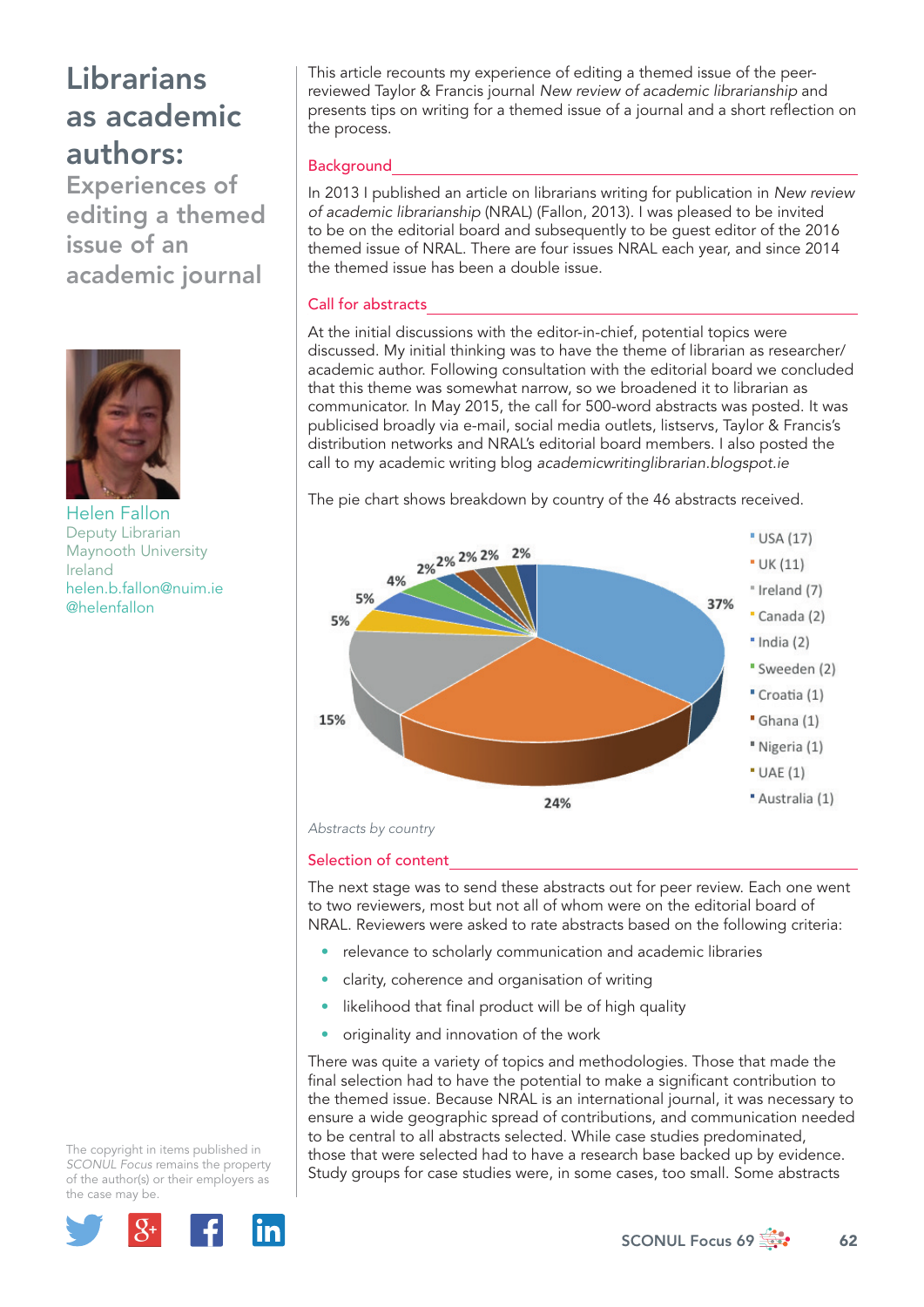Experiences of editing a themed issue of an academic journal

covered very routine topics that were not new and/or were extensively covered elsewhere. Where research was planned but not yet carried out, the relatively short timeline – six months – made it unlikely that an acceptable article could be submitted within the timeframe. In some of the abstracts communication was a peripheral issue rather than a central theme. Where the topic of the abstract was deemed to be of potential interest to readers of NRAL but not significantly related to the theme of communication, contributors were invited to develop their article and submit to an open issue through the regular channels. English language was an issue for some of the authors. The majority of respondents were from countries where English is the first language and were likely to have access to an extensive body of literature, resources and expertise in their home institutions. I offered mentoring to two potential contributors who did not have this level of support, but whose proposals were deemed to be of significant value to the collection.

Twenty-five abstracts were selected. Sixteen contributors were asked to develop their abstract into a 5,000-word article and nine were asked to develop it into a 3,000-word case study. All contributors were notified in July and those accepted were given a December deadline for submission. The full timeline is given below.

### **Timeline**

 Call for abstracts issued *mid-May 2015* Closing date for abstracts *mid-June 2015*

Notification of acceptance 17 July 2015 Production of papers by authors from selected abstracts *July 2015 – 4 Dec 2015* Peer review and feedback *7 Dec 2015 – end of Jan 2016*

 Final manuscripts due date *31 March 2016* Proofs date *21 May 2016* Publication month *June 2016* Publication month for print edition *November 2016*

#### Peer review process

Contributors submitted via the ScholarOne system, which is used by a number of scholarly journals and is straightforward to use. Most met the December deadline. During the following two months articles went through a double blind peer review process. Most, but not all of the peer reviewers were on the editorial board of NRAL. Others were invited because of their known expertise in a particular area. The reviewers made one of the following recommendations:

*accept minor revision needed major revision needed reject*

Where there was a difference in opinion between reviewers – i.e. one suggesting major revision/another suggesting minor revisions – I made the final decision.

None of the papers was accepted without revision. Fifty percent of the papers required major revision; one person did not submit; three papers were rejected or required such a level of revision that the author(s) decided not to resubmit. Between authors receiving their feedback and the final manuscript submission at the end of March, I answered a lot of questions from authors, most of which related to the feedback from peer reviewers. I reread all articles as they were resubmitted and the ultimate decision on what to include lay with me.

The copyright in items published in *SCONUL Focus* remains the property of the author(s) or their employers as the case may be.



SCONUL Focus 69  $\frac{1}{200}$  63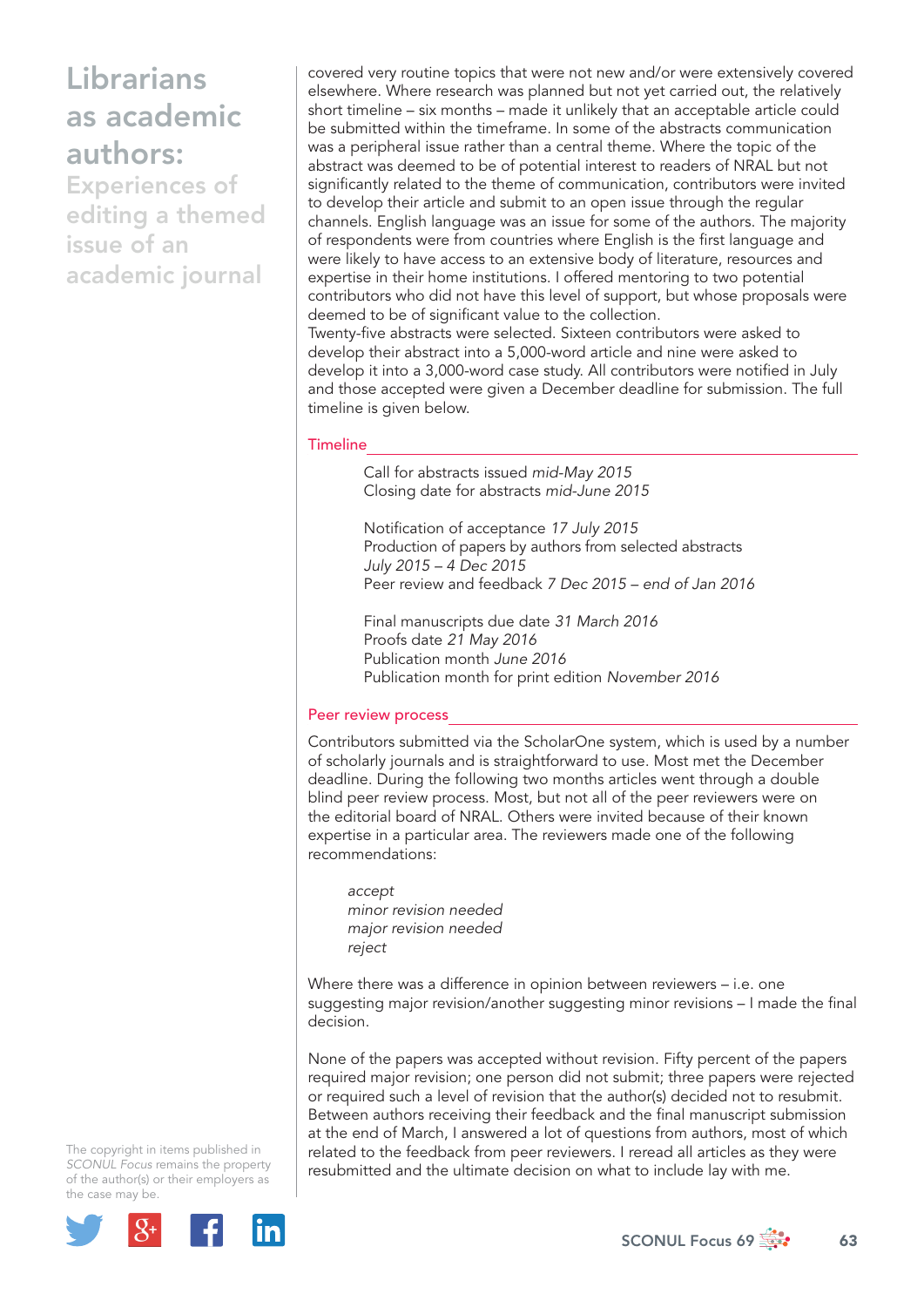Experiences of editing a themed issue of an academic journal

After peer review Taylor & Francis make available the Accepted Manuscript Online (AMO), and this can be deposited in an institutional repository. Contributors are also given fifty free downloads of their article – where there were four authors that was a total of 200. This is useful for promotional purposes and was particularly useful for those institutions that do not have access to the journal.

Eighteen papers made the final volume, which was launched at Maynooth University on 20 October 2016 at a seminar called *Librarian as communicator*. A number of the contributors came and presented briefly (ten minutes) on their article topic. This gave a flavour of the issue to the eighty people who attended the event. The themed issue is currently going through the final stages of production as an edited collection and is due to be published by Routledge in October 2017, which is a nice bonus for all involved.

### Reflection

This was a very positive experience for me and I learned a lot from the process. Reading articles across a wide range of topics and gleaning perspectives on topics from different countries was very useful. While regular professional reading is something I aspire to do, work and other schedules mean I rarely achieve this aim. Reading critically helped me develop my skills as a peer reviewer and as a writer. Managing the process, which involved eighteen articles, with over 40 contributors in total, was a really interesting and new experience for me. Most communication was via e-mail. I have never met most of the authors face-to-face.

Informal feedback indicated that the process was a positive one for the contributors. For a number it was their first peer reviewed article. Writing the article helped them to:

- develop their writing skills
- research and write about a topic and situate it in the context of the literature on the topic and their own data
- experience the peer review process and develop the resilience to deal with it
- become familiar with ScholarOne
- complete a piece of writing in a structured and supportive environment
- understand better the challenges and experiences of their lecturing colleagues who also grapple with the challenges writing for academic journals presents.

The opportunity to present at the seminar and publish the article as a chapter in a Routledge book was perhaps an unexpected bonus and a nice reward for all their work.

Overall this was a very positive experience and made what I hope is a significant contribution to the literature on librarians as communicators.

Ten tips for those considering contributing to a peer-reviewed journal

- 1 Study the call for abstracts carefully, noting the key themes/concepts and the date for submission. The length of abstracts for NRAL was 500 words, which gives an opportunity to clearly present what your article aspires to do.
- 2 Ensure your contribution relates to the theme of the issue. It may be more relevant to a general issue and possibly have a better chance of acceptance. Calls aren't issued for the two general issues of NRAL, so there will be fewer submissions. If you are not responding to a call for abstracts, send a query

The copyright in items published in *SCONUL Focus* remains the property of the author(s) or their employers as the case may be.



SCONUL Focus 69  $\frac{4}{300}$  64